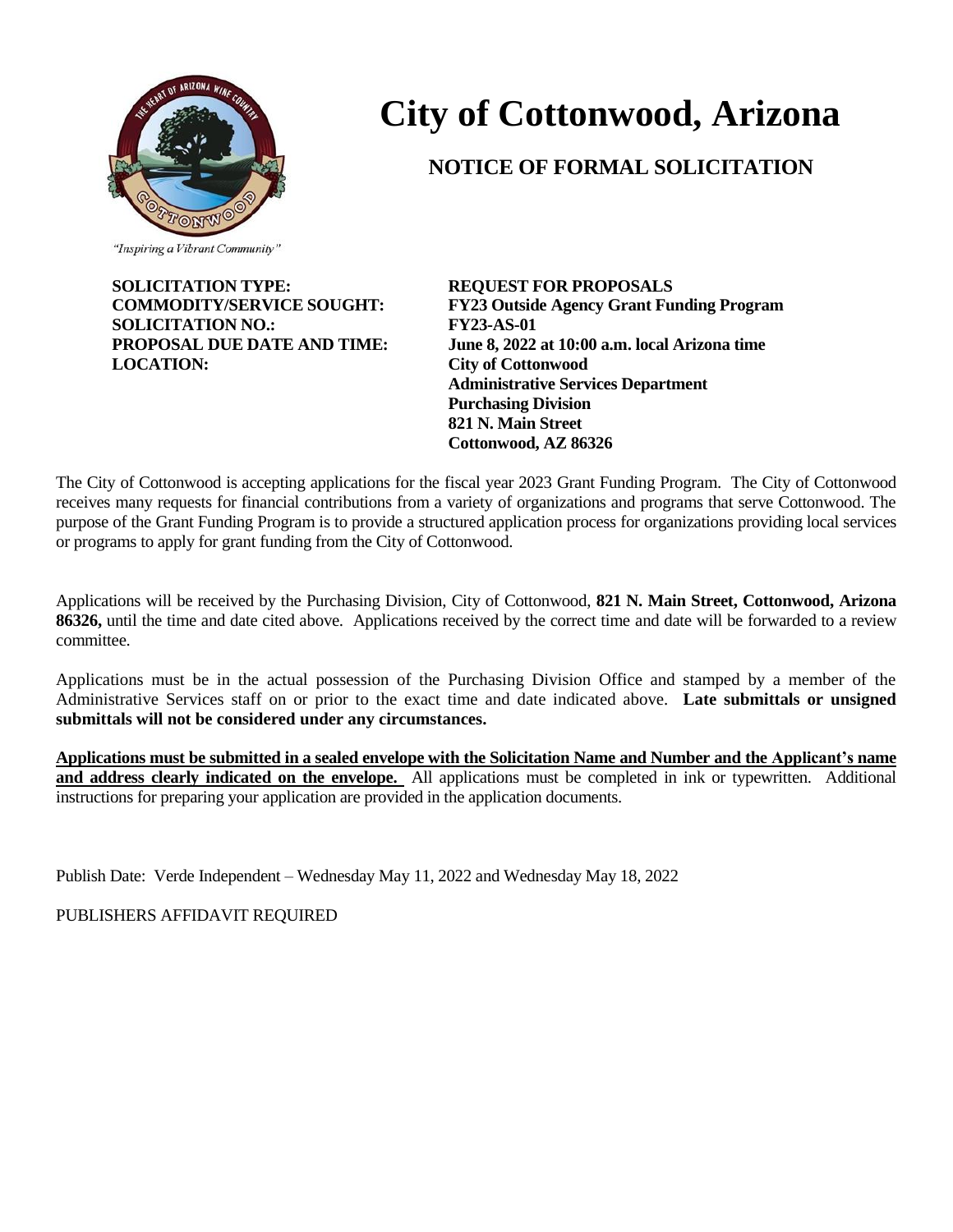### **CITY OF COTTONWOOD**

## **FY2023 GRANT FUNDING PROGRAM**

**GRANT APPLICATION PACKET**



"Inspiring a Vibrant Community"

**Revised May 5, 2022**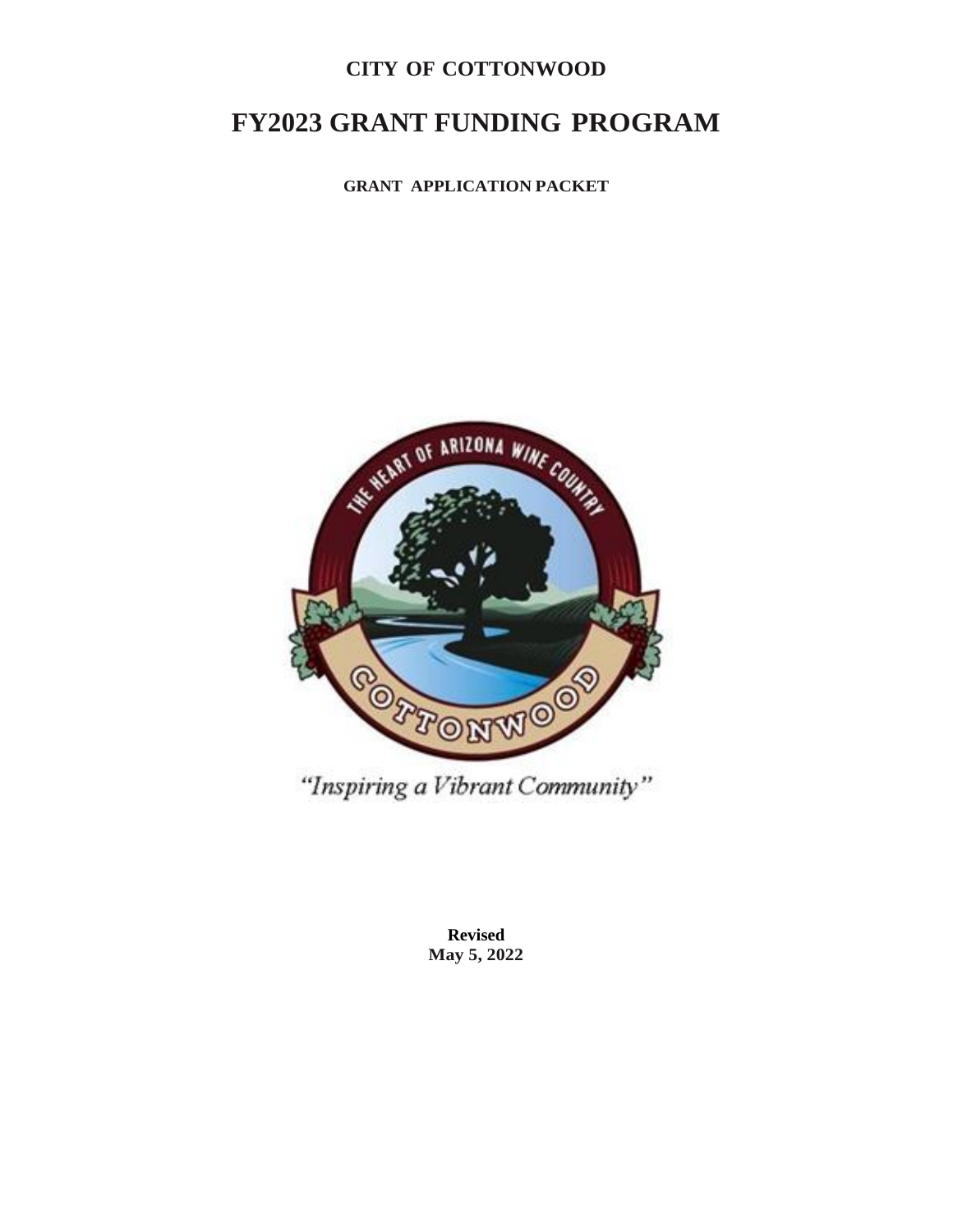#### **PURPOSE**

The City of Cottonwood receives many requests for financial contributions from a variety of organizations and programs that serve Cottonwood. The purpose of the City of Cottonwood Grant Funding Program is to provide a structured grant application process for consideration of these requests.

#### **GENERAL INFORMATION**

The City of Cottonwood is accepting applicationsfor the City's fiscal year 2023 Grant Funding Program for services, projects, or programs that will have an immediate impact within the Cottonwood community.

**Applications for FY23 Grant Funding Program will be received by the Purchasing Division, City of Cottonwood, 821 N. Main Street, Cottonwood, Arizona 86326, until the time and date cited on the cover sheet of the solicitation document, and shall be submitted in accordance with the instructions provided in this packet. Applications received by the correct time and date will be evaluated by a review committee.**

Total available grant funding for FY23 is anticipated at \$150,000. There is no minimum grant request amount, however the City does intend to award various amounts to multiple applicants.

#### **AUDIT REQUIREMENTS**

For funding amounts of \$50,000 or more: Recipients must submit two original, bound copies of their most current annual audit report with their grant application. The fiscal year must be inclusive of the funding award, and the audit must be conducted by a certified public accountant licensed in Arizona. Each audit report must be accompanied by a management letter, and a copy of the agency's final budget for the fiscal year.

For funding amounts of less than \$50,000: An audit is recommended but not required by the City. The City at its discretion may require an examination of an agency's financial records by the City Finance Department.

#### **ELIGIBILITY CRITERIA**

- 1. Private non-profit entities or organizations with current operating by-laws are eligible applicants. For-profit firms and individuals are not eligible.
- 2. Eligible applicants must provide services, projects, or programs that benefit and are available (although not limited) to residents of the City of Cottonwood.
- 3. Applicants must demonstrate a community need that will be addressed by the Grant Funding Program.
- 4. Applications for one time projects and/or ongoing programs are eligible for funding.
	- Applicants who received funding in the previous fiscal year must provide the same goals and include the actual-results-to-date. If modifications to the targets from past year's goals are needed, applicants must provide a reasonable explanation as to why (in a separate document).
- 5. Applicants must be capable of executing <sup>a</sup> contract with the City of Cottonwood within 30 days of notification of award of grant.
- 6. Financial Quarterly reporting to the City of Cottonwood will be required for <sup>a</sup> minimum of one year, or through the period grant funding is being used.
- 7. <sup>A</sup> final program and financial report will be required at the end of the program.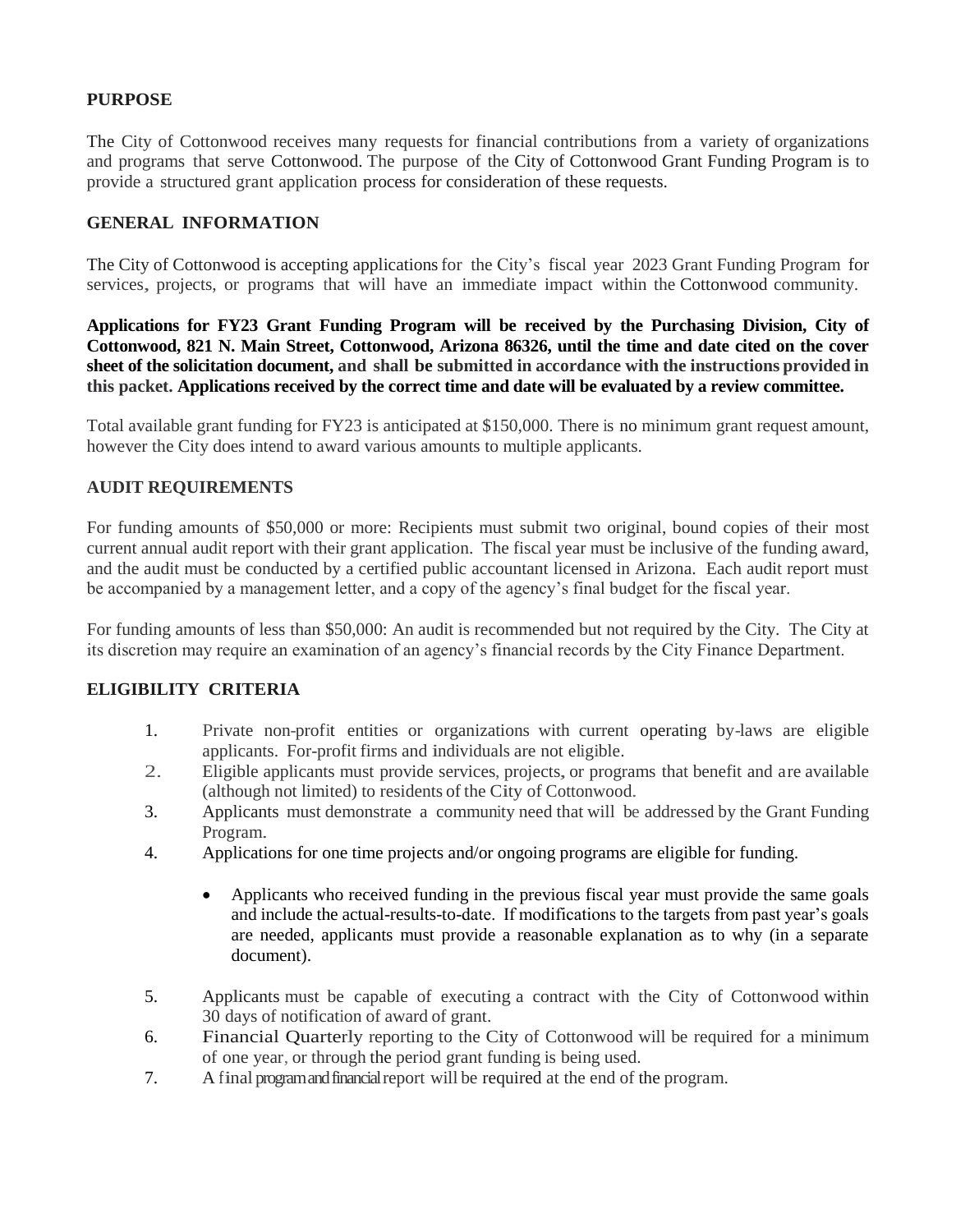- 8. An organization under this group **may be ineligible** for Outside Agency Funding if:
	- It has undesignated cash reserves, exclusive of assets listed in parentheses (endowment, capital improvements, and other restricted funds and donated works of art) in excess of one year's operating expenses; or
	- It has budgeted a deficit in the fiscal year for which funds are requested. (In the case of an accumulated standing deficit, the organization must submit a feasible plan for eliminating the deficit with its application.)

#### **SELECTION CRITERIA**

The community services, projects and programs eligible are intentionally broad. This allows the City maximum flexibility in determining how best to allocate the limited grant resources to effectively and immediately meet a demonstrated community need.

The following aspects will be considered in the selection:

- $\bullet$ Additional points awarded to joint proposals with two (2) or more non-profit entities working collaboratively to reduce redundancy in delivering a common program, service or project. **(5 pts)**
- $\bullet$ The applicant's ability to document and state the community need to be addressed with the grant funding. **(10 pts)**
- $\bullet$ Funding Requested is appropriate for program, service, or project. (Preference will be given to **specific measurable projects** as opposed to requests for funds supporting general operations) **(15 pts)**
- $\bullet$ The applicant's ability to meet the stated need through the design of the service, project, or program. **(15 pts)**
- $\bullet$ The applicant's ability to describe how the program/services/project assists those populations in our community who are most vulnerable and are in need of support—while also demonstrating how the program/service/project aligns with one key focus area of the City's 2021-2023 Strategic Plan **(25 pts)**
- $\bullet$ Documentation of developmental efforts in identifying and selecting the proposed service, project, or program. What is the background of the project? How was it determined to be appropriate for the Grant Funding Program? How does the proposal relate to the need it is supposed to meet? How did the community need develop? **(30 pts)**

A selection committee will review the applications submitted. The committee will forward recommendations to the City Council who will make the final determination for grant awards and respective funding amounts allocated.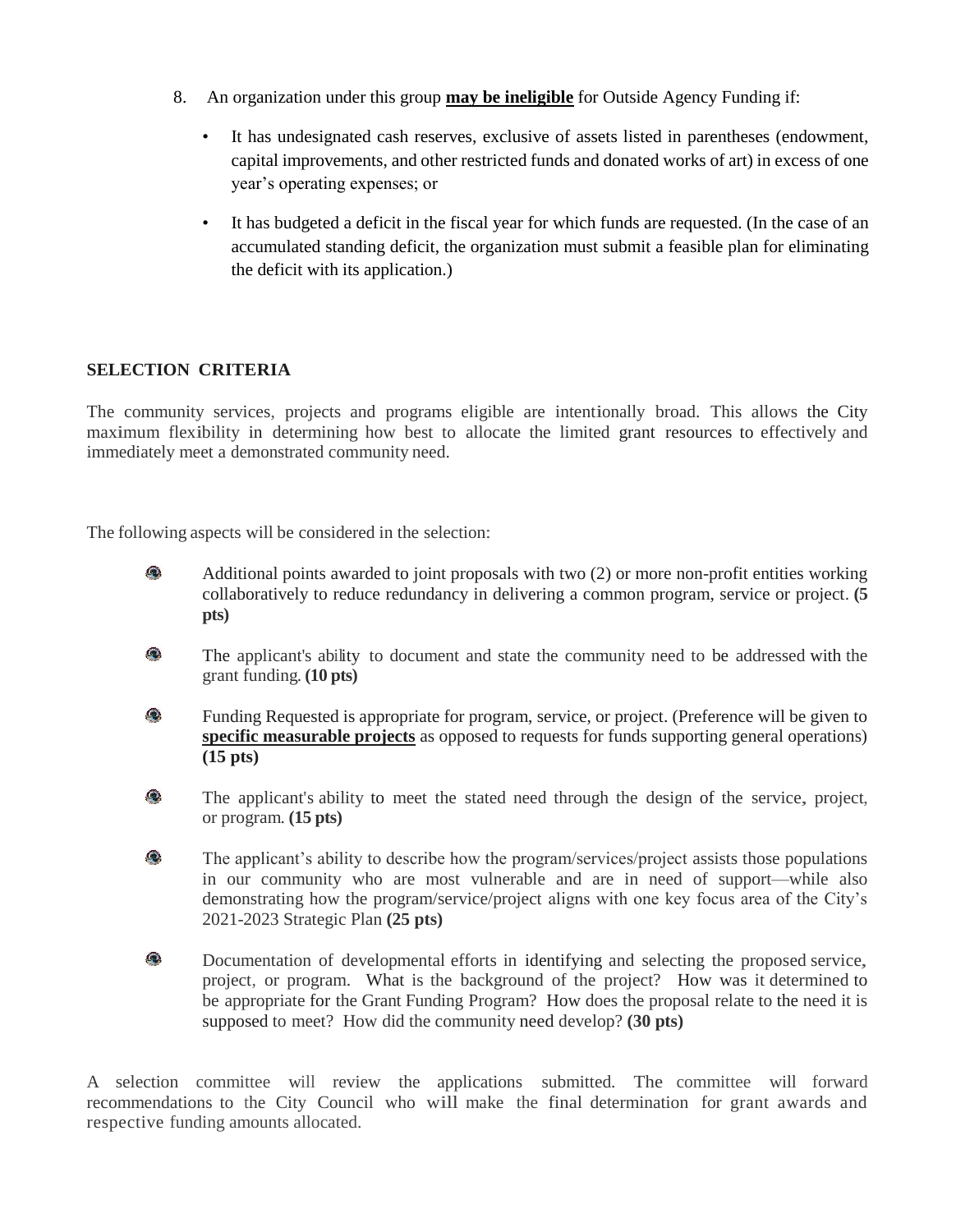#### **SUBMITTING THE APPLICATION**

Completed original application (no fax or e-mail copies accepted) must be received on or before the time and date listed on the cover page of this document. The application shall be submitted in a **sealed** envelope clearly marked on the outside "**Application – FY23 Grant Funding Program**," and shall be directed to:

Attention: Jeff Cook, Contract/Purchasing Administrator 821 North Main Street Cottonwood, Arizona 86326.

The application cover sheet must be completed, and the application proposal must follow the format described.

No late applications will be accepted.

The City of Cottonwood reserves the right to reject any or all applications as deemed in the best interest of the City of Cottonwood.

Questions regarding the application process shall be directed to:

Jeff Cook Contract/Purchasing Administrator 821 North Main Street Cottonwood, Arizona 86326 (928) 340-2714 [jcook@cottonwoodaz.gov](mailto:jcook@cottonwoodaz.gov)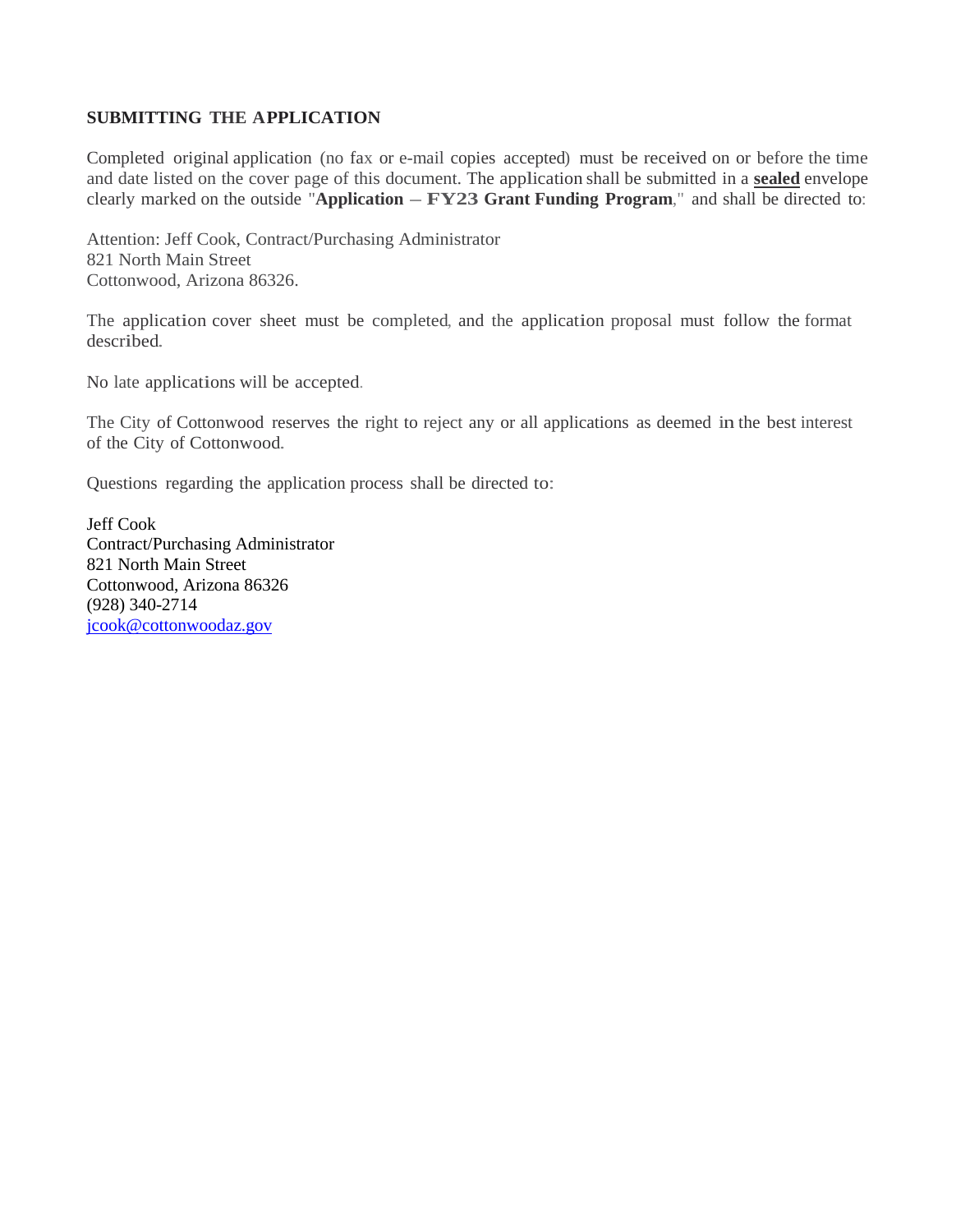#### **CITY OF COTTONWOOD**

#### **GRANT FUNDING APPLICATION COVER SHEET FISCAL YEAR 2023 NOTE: APPLICANTS MUST COMPLETE THIS COVER SHEET AND ATTACH THE GRANT PROPOSAL IN THE FORMAT DESCRIBED HEREIN.**

Legal Name and Address of Applicant(s):

| Business Registration Number: |  |
|-------------------------------|--|

Type of Organization of Applicant:(check one) Private \_\_\_\_ Non-Profit \_\_\_\_

\_\_\_\_\_\_\_\_\_\_\_\_\_\_\_\_\_\_\_\_\_\_\_\_\_\_\_\_\_\_\_\_\_\_\_\_\_\_\_\_\_\_\_\_\_\_\_\_\_\_\_\_\_\_\_\_\_\_\_\_\_

\_\_\_\_\_\_\_\_\_\_\_\_\_\_\_\_\_\_\_\_\_\_\_\_\_\_\_\_\_\_\_\_\_\_\_\_\_\_\_\_\_\_\_\_\_\_\_\_\_\_\_\_\_\_\_\_\_\_\_\_\_

\_\_\_\_\_\_\_\_\_\_\_\_\_\_\_\_\_\_\_\_\_\_\_\_\_\_\_\_\_\_\_\_\_\_\_\_\_\_\_\_\_\_\_\_\_\_\_\_\_\_\_\_\_\_\_\_\_\_\_\_\_

Other (briefly explain legal structure of the organization) \_\_\_\_\_\_\_\_\_\_

Describe the function or purpose of the applicant organization.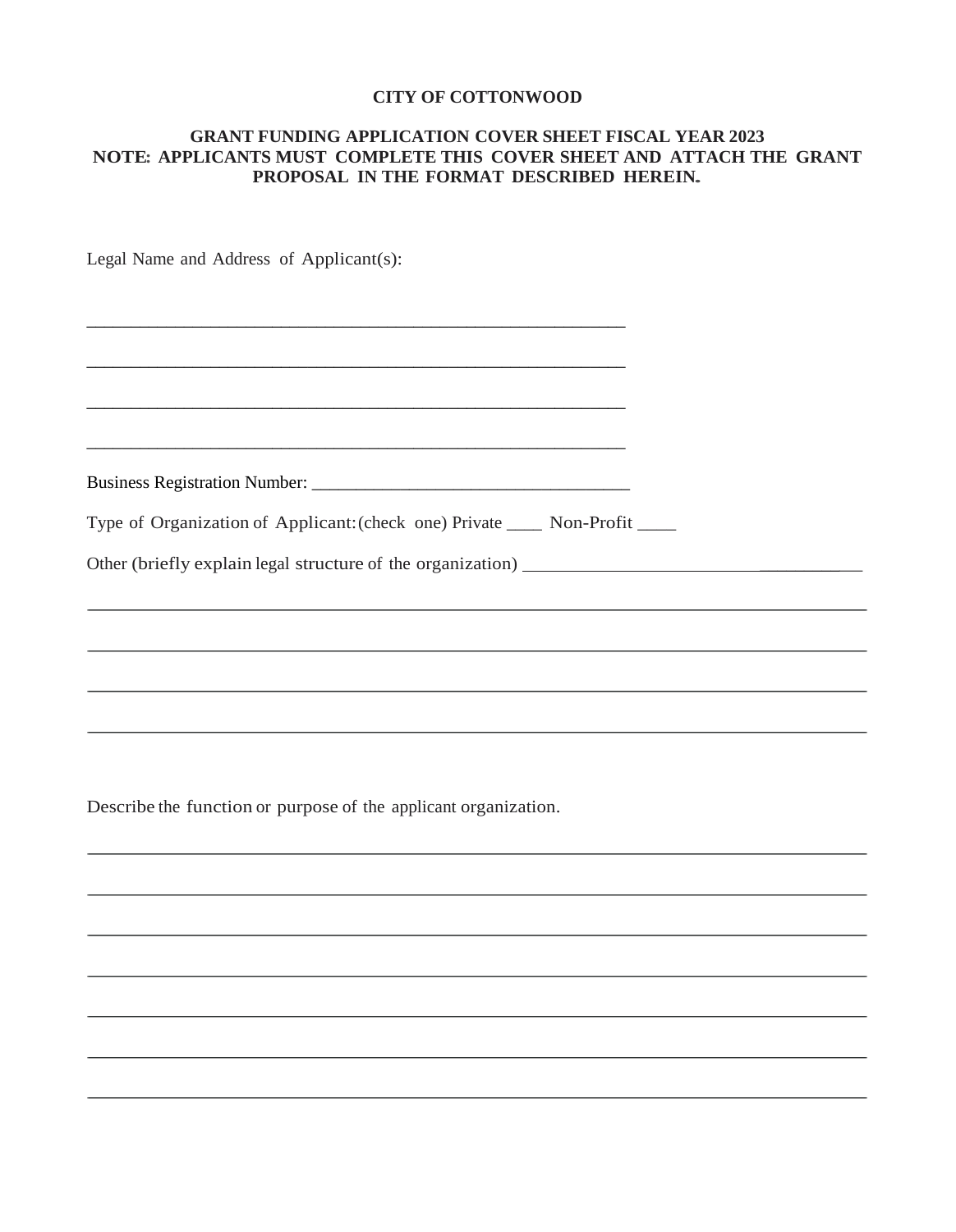Contact person information:

| Name:    |  |
|----------|--|
| Title:   |  |
| Address: |  |
|          |  |
|          |  |
|          |  |
| Phone:   |  |
| Email:   |  |

#### **Proposal Format:**

Narrative proposals shall be attached to this application sheet following the format described below.

- Q **<sup>A</sup> Letter of Introduction.** Introduce the applicant organization(s), briefly describing the mission and history in the community of the organization. **(maximum 1 page)**
- $\bullet$ **Community Need.** Describe and document the community need that you have identified to meet with this grant application proposal. **(maximum 3 pages)**
- $\bullet$ **Grant Proposal.** Provide a detailed narrative description of the service, project, or program that you are proposing to meet this community need. At minimum, address the following questions in the proposal: **(maximum 5 pages)**
	- Amount of grant request.
	- Ability to meet the stated need through the design of the service, project, or program.
	- Why is this grant necessary or an appropriate source of revenue to meet this need?
	- Ability of the organization to complete the program as designed.
	- Project timeline.
	- Project budget.
- $\bullet$ **Expected Outcomes.** If awarded the grant, describe the expected outcomes of the program, and how those outcomes will be measured. **(maximum 1 page)**

 $\bullet$ **Assists most vulnerable populations & aligns with 2021-2023 Strategic Plan.** Describe how your program/services/project assists our communities most vulnerable populations and also aligns with one **key focus area** of the City's Strategic Plan.**(maximum <sup>2</sup> pages)**

- Q **Addendum.** Attach an addendum to the proposal to include the following:
	- If incorporated, Articles of Incorporation. Operating by-laws.
	- Current budget for the organization.
	- Most recent end of year financial statement for the organization.
	- Any other information about the organization you would want to include.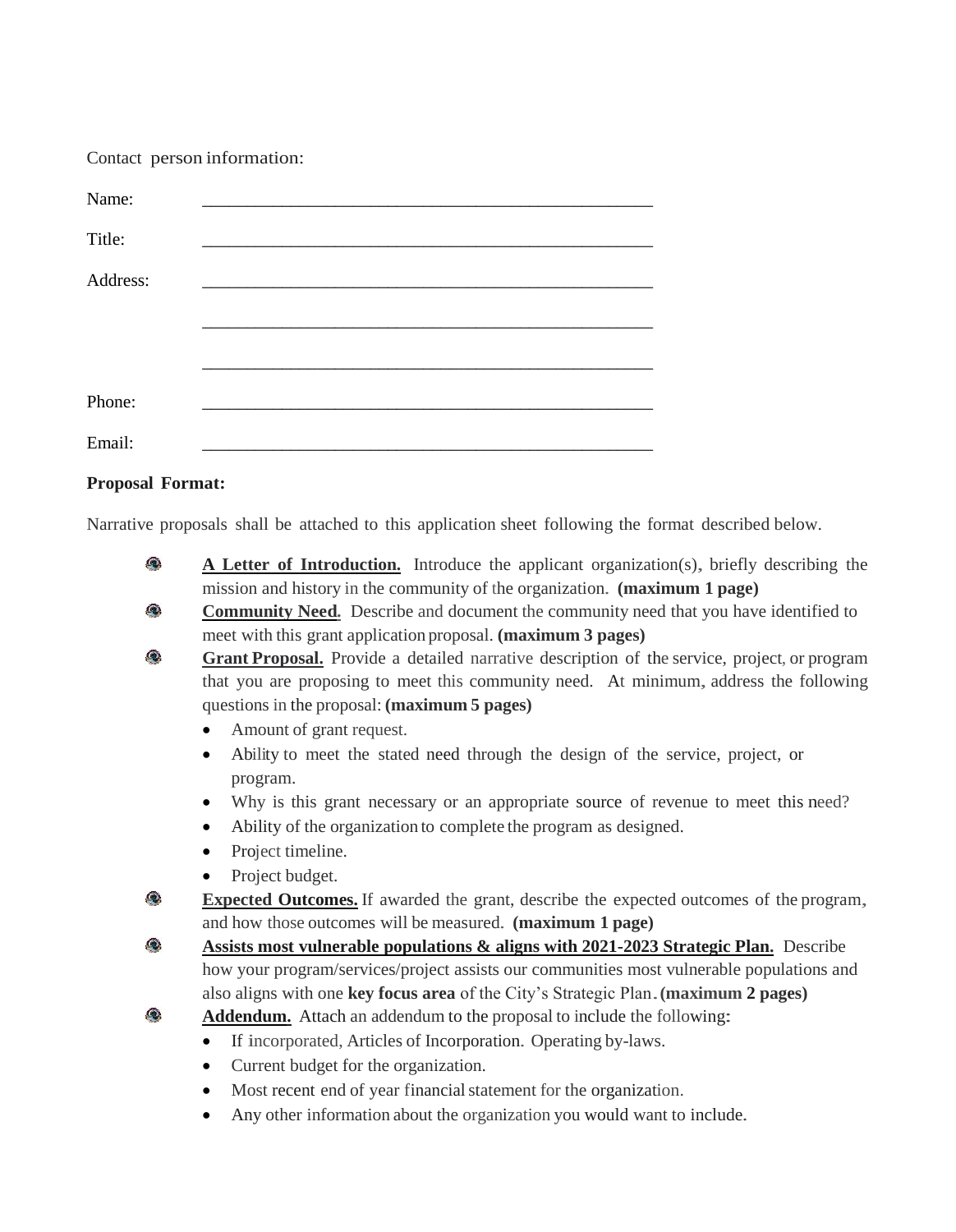## **City of Cottonwood Strategic Plan 2021-2023**

Link to plan found here:

[https://en.calameo.com/read/006585046988b6d86c415?utm\\_source=platform&utm\\_medium=email&utm\\_ca](https://en.calameo.com/read/006585046988b6d86c415?utm_source=platform&utm_medium=email&utm_campaign=book_created&utm_content=html&utm_term=6585046) [mpaign=book\\_created&utm\\_content=html&utm\\_term=6585046](https://en.calameo.com/read/006585046988b6d86c415?utm_source=platform&utm_medium=email&utm_campaign=book_created&utm_content=html&utm_term=6585046)

**Key focus areas of Strategic Plan:**

- **1. Foster Sustainable Growth and Development**
- **2. Ensure Our Quality of Life**
- **3. Lead With Environmental Stewardship**
- **4. Improve Our Infrastructure**
- **5. Embrace Financial Accountability and Transparency**